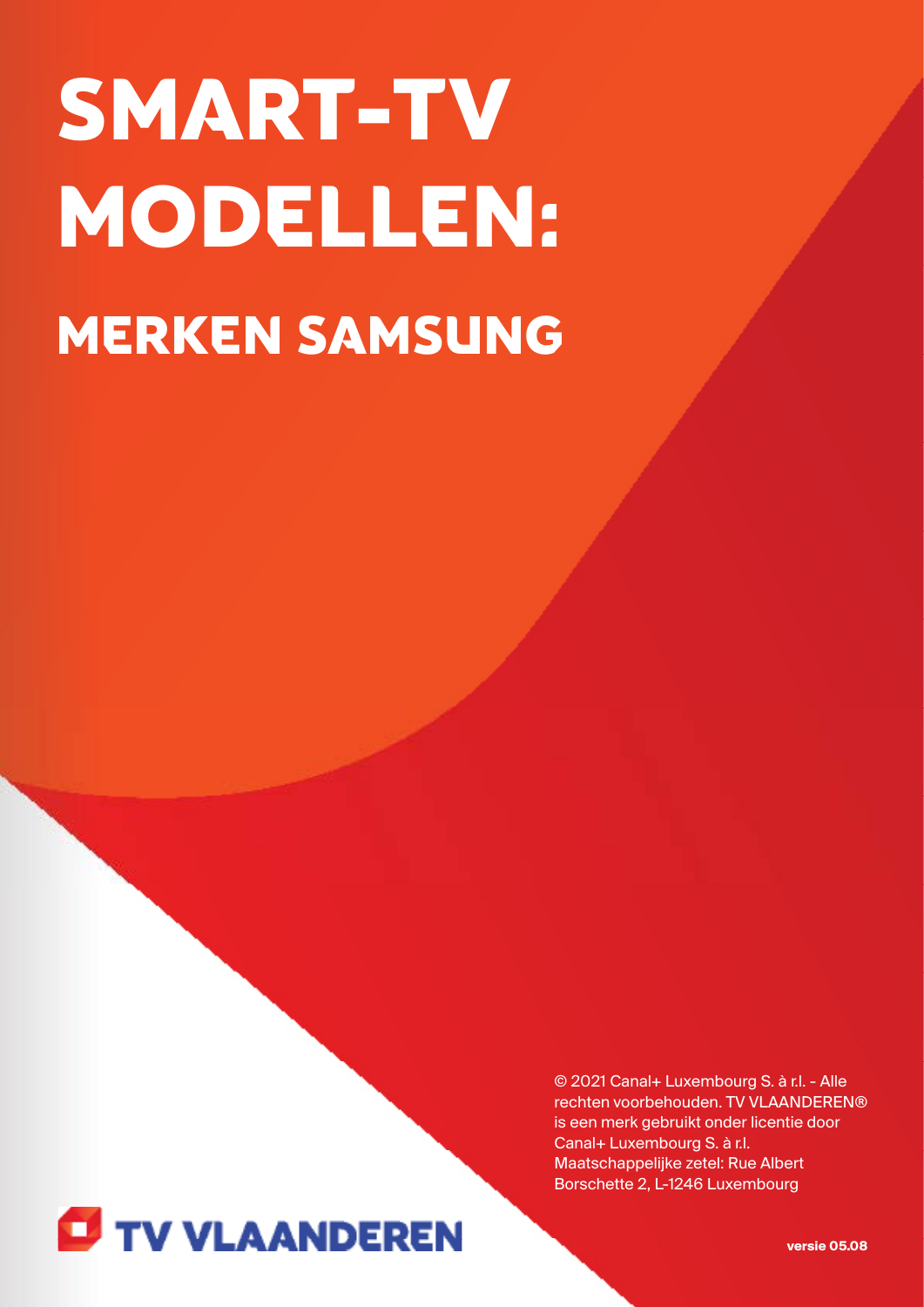De applicatie van TV VLAANDEREN werkt als een virtuele hybride decoder waarbij onze abbonees toegang krijgen tot hun geabonneerde zenders. Tevens biedt TV VLAANDEREN met de Smart TV-app ook alle zenders van Live TV en meer dan 400 internationale zenders via satelliet en internet gratis aan. Geniet van het ultieme aanbod van TV VLAANDEREN met je Smart-TV van het merk SAMSUNG compatibel met volgende modellen:

#### **MODELLEN 2015**

| <b>UIS9000</b> | UJS9500        | UJS9800        | UJS9900        | UJS9100 | UJS6700        | UJS8600        | UJU6500        |
|----------------|----------------|----------------|----------------|---------|----------------|----------------|----------------|
| <b>UJU6510</b> | UJU6600        | <b>UJU6700</b> | <b>UJU6740</b> | UJU6800 | US9A           | UJS6900        | <b>UJU6300</b> |
| UJU6400        | UJU6410        | UJU6900        | UJS8000        | UJS8500 | <b>UJU7000</b> | <b>UJU7500</b> | <b>UJU7800</b> |
| UJU8000        | <b>UJU5900</b> | <b>UJU5910</b> | <b>UJU5920</b> | UJU6000 | <b>UJU6390</b> | UJU6100        | <b>UJU7090</b> |
| <b>TE390S</b>  | UJ5300         | UJ5500         | UJ5510         | UJ5520  | UJ6200         | UJ6240         | UJ6300         |
| UJ6330         | UJS6000        | UJ6400         |                |         |                |                |                |

## **MODELLEN 2016**

| <b>UKS6900</b> | <b>UKS7000</b> | <b>UKS7500</b> | <b>UKS8000</b> | <b>UKS8500</b> | <b>UKS9000</b> | <b>UKS9500</b> | <b>UKS9800</b> |
|----------------|----------------|----------------|----------------|----------------|----------------|----------------|----------------|
| <b>UKU9518</b> | <b>UKU6400</b> | UKU64A0        | <b>UKU6500</b> | <b>UKU6510</b> | UKU66A0        | UKU6000        | <b>UKU6070</b> |
| <b>UKU6090</b> | <b>UKU6300</b> | UKU630D        | <b>UKU6390</b> | UKUC30S        | <b>UKU6000</b> | <b>UKU6100</b> | UKUF30E        |
| <b>UKU6310</b> | UKUF31E        | UK4300         | <b>UK5300</b>  | <b>UK5310</b>  | <b>UK5500</b>  | <b>UK5510</b>  | <b>UK5520</b>  |
| UK5600         | UK6200         | UK6250         | UK6300         | <b>VF39S</b>   | UKF20E         | UKF21E         |                |

## **MODELLEN 2017**

| QMQ6FRE        | QMQ7C          | QMQ7CD         | QMQ7CDR           | QMQ7CR         | QMQ7CRE        | QMQ7F          | QMQ7FD         |
|----------------|----------------|----------------|-------------------|----------------|----------------|----------------|----------------|
| QMQ7FDR        | QMQ7FR         | <b>QMQ7FRE</b> | QMQ7FVRE          | QMQ8C          | QMQ8CR         | QMQ9F          | QMQ9FR         |
| QMS9Y          | ULS003U        | UMLS003        | UMQ <sub>S9</sub> | <b>UMU6400</b> | <b>UMU6470</b> | UMU64A0        | <b>UMU6500</b> |
| UMU66A0        | <b>UMU7000</b> | UMU700R        | UMU70A0           | UMU70AR        | <b>UMU7500</b> | UMU750R        | <b>UMU8000</b> |
| UMU800R        | <b>UMU9000</b> | UMU900R        | <b>UMU6000</b>    | <b>UMU6070</b> | <b>UMU6100</b> | <b>UMU6102</b> | <b>UMU6103</b> |
| <b>UMU6300</b> | <b>UMU6302</b> | <b>UMU6303</b> | UMU640R           | UMU64AR        | UMU650R        | UMU66AR        | <b>UMU6100</b> |
| <b>UMU6102</b> | <b>UMU6103</b> | UMUF31E        | <b>UMU6300</b>    | <b>UMU6310</b> | <b>UMU6320</b> | UMUF30E        | TH39S          |
| <b>VF39S</b>   | <b>UM4300</b>  | <b>UM4500</b>  | <b>UM5300</b>     | <b>UM5500</b>  | <b>UM5502</b>  | <b>UM5503</b>  | <b>UM5510</b>  |
| <b>UM5512</b>  | <b>UM5513</b>  | <b>UM5520</b>  | <b>UM5522</b>     | <b>UM5523</b>  | <b>UM5600</b>  | <b>UM5602</b>  | <b>UM5603</b>  |
| <b>UM5600</b>  | UM5602         | <b>UM5603</b>  | <b>UM6300</b>     | <b>UM6302</b>  | <b>UM6303</b>  |                |                |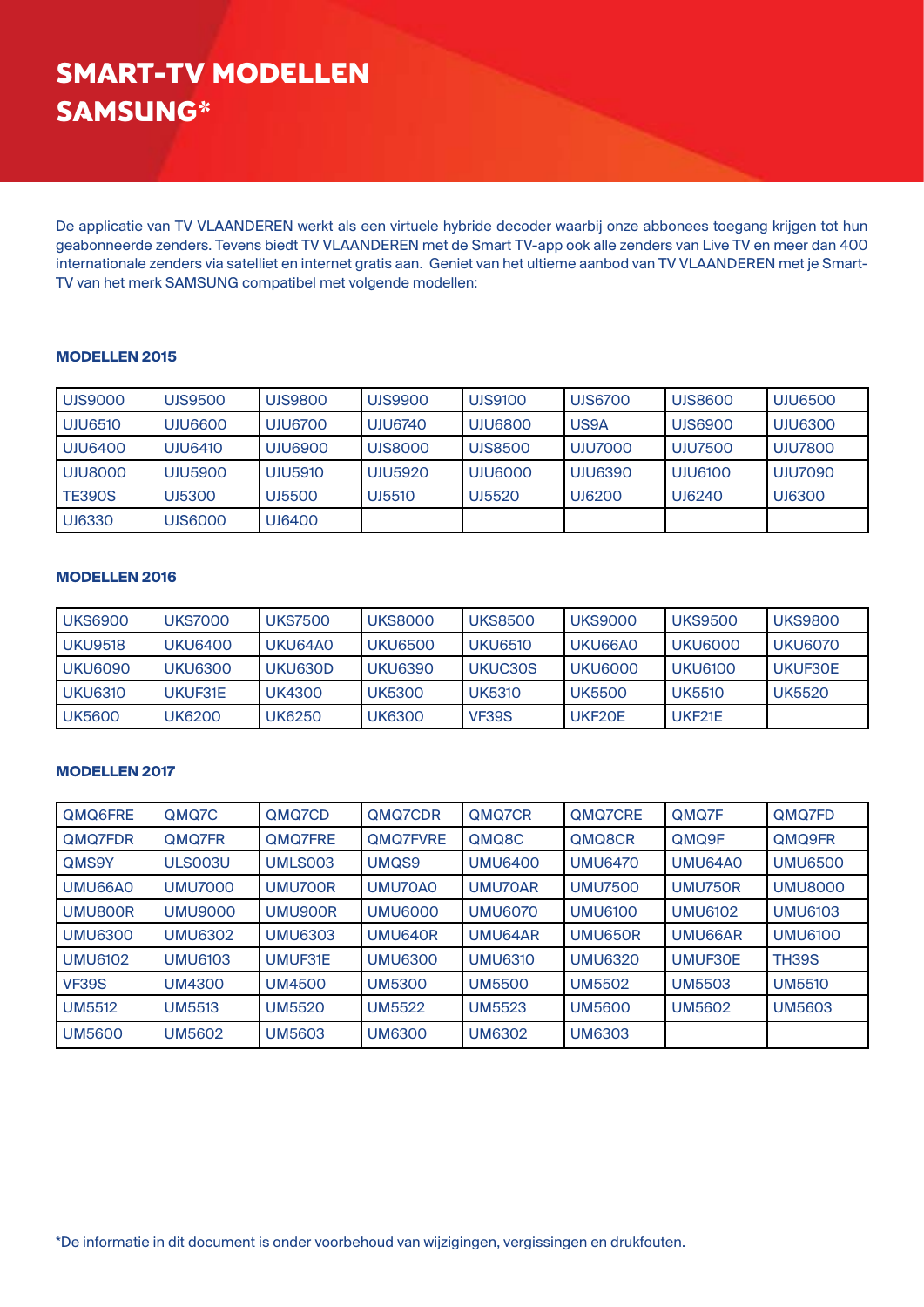## **MODELLEN 2018**

| QNQ65F         | QNQ65FB        | QNQ6F          | QNQ6FK         | QNQ75C         | QNQ75F         | QNQ7C          | QNQ7F          |
|----------------|----------------|----------------|----------------|----------------|----------------|----------------|----------------|
| QNQ7FH         | QNQ8C          | QNQ8F          | QNQ8FB         | QNQ9F          | QNQ9S          | QRQ900         | ULS03NU        |
| <b>UNU7400</b> | <b>UNU7450</b> | UNU74A0        | <b>UNU7500</b> | UNU76A0        | <b>UNU8000</b> | UNU800D        | UNU80A0        |
| <b>UNU8500</b> | <b>UNU850D</b> | <b>UNU7100</b> | <b>UNU7103</b> | UNU710D        | <b>UNU7300</b> | <b>UNU730D</b> | <b>UNU6950</b> |
| <b>UNU7050</b> | <b>UNU7080</b> | <b>UNU7090</b> | <b>UNU709D</b> | <b>UNU7120</b> | <b>URU7000</b> | <b>BERTA</b>   | <b>BERTB</b>   |
| <b>UN4300</b>  | <b>UN4310</b>  | <b>UN4350</b>  | <b>UN4500</b>  | <b>UN4510</b>  | <b>UN5200</b>  | <b>UN5300</b>  | <b>UN5305</b>  |
| <b>UN5350</b>  | <b>UN5500</b>  | <b>UN5510</b>  |                |                |                |                |                |

## **MODELLEN 2019**

| LS01R          | LS03R   | LS05R          | <b>MLSO7R</b>  | QRQ60          | QRQ65A         | QRQ69          | QRQ6X          |
|----------------|---------|----------------|----------------|----------------|----------------|----------------|----------------|
| QRQ70          | QRQ75   | QRQ75S         | QRQ80          | QRQ80 OC       | QRQ85_OC       | QRQ90          | QRQ900B        |
| <b>URU8000</b> | URU800D | QRQ50          | QRQ50S         | <b>URU7400</b> | URU740D        | <b>URU7410</b> | <b>URU7450</b> |
| <b>URU7470</b> | URU74A0 | <b>URU7700</b> | <b>URU7800</b> | <b>URU7100</b> | <b>URU710D</b> | <b>URU7300</b> | URU730D        |
| <b>URU7790</b> | URU77FA |                |                |                |                |                |                |

#### **MODELLEN 2020**

| <b>BET_HB</b>    | <b>SMTU</b>    | <b>UT530E</b> | LS03T_NS     | QTQ80_NS | QTQ800_NS        | LSR9     | QTQ8E     |
|------------------|----------------|---------------|--------------|----------|------------------|----------|-----------|
| KTSU2L           | <b>UTU6900</b> | <b>UT4310</b> | <b>LS05T</b> | QTQ8D    | QTQ850           | LST7T    | QTQ90     |
| <b>LPT8000</b>   | <b>UTU6901</b> | UT4500        | LSR9         | QTQ8E    | QTQ900           | QTQ70    | QTQ90_NS  |
| <b>LPT9000</b>   | <b>UTU7000</b> | <b>UT4700</b> | LST7T        | QTQ90    | QTQ950           | QTQ70_NS | QTQ95     |
| LSP7             | UTU700D        | <b>UT5310</b> | QTQ70        | QTQ90_NS | <b>QTQ950_NS</b> | QTQ72    | QTQ95_NS  |
| LSP <sub>9</sub> | <b>UTU7090</b> | <b>UT5500</b> | QTQ70_NS     | QTQ95    | LS01T            | QTQ7D    | MTWS1     |
| LS03TS           | UT4300         | <b>UT5770</b> | QTQ72        | QTQ95_NS | <b>LSO1T NS</b>  | QTQ7X    | QTQ700    |
| <b>M50A</b>      | <b>UT4400</b>  | LS01T         | QTQ7D        | MTWS1    | LS03T            | QTQ80    | QTQ800    |
| <b>SMTF</b>      | <b>UT5300</b>  | LS01T_NS      | QTQ7X        | QTQ700   | LS03T_NS         | QTQ80_NS | QTQ800_NS |
| M70A             | <b>UT430E</b>  | LS03T         | QTQ80        | QTQ800   | LS05T            | QTQ8D    | QTQ850    |
| QTQ900           | QTQ950         | QTQ950 NS     |              |          |                  |          |           |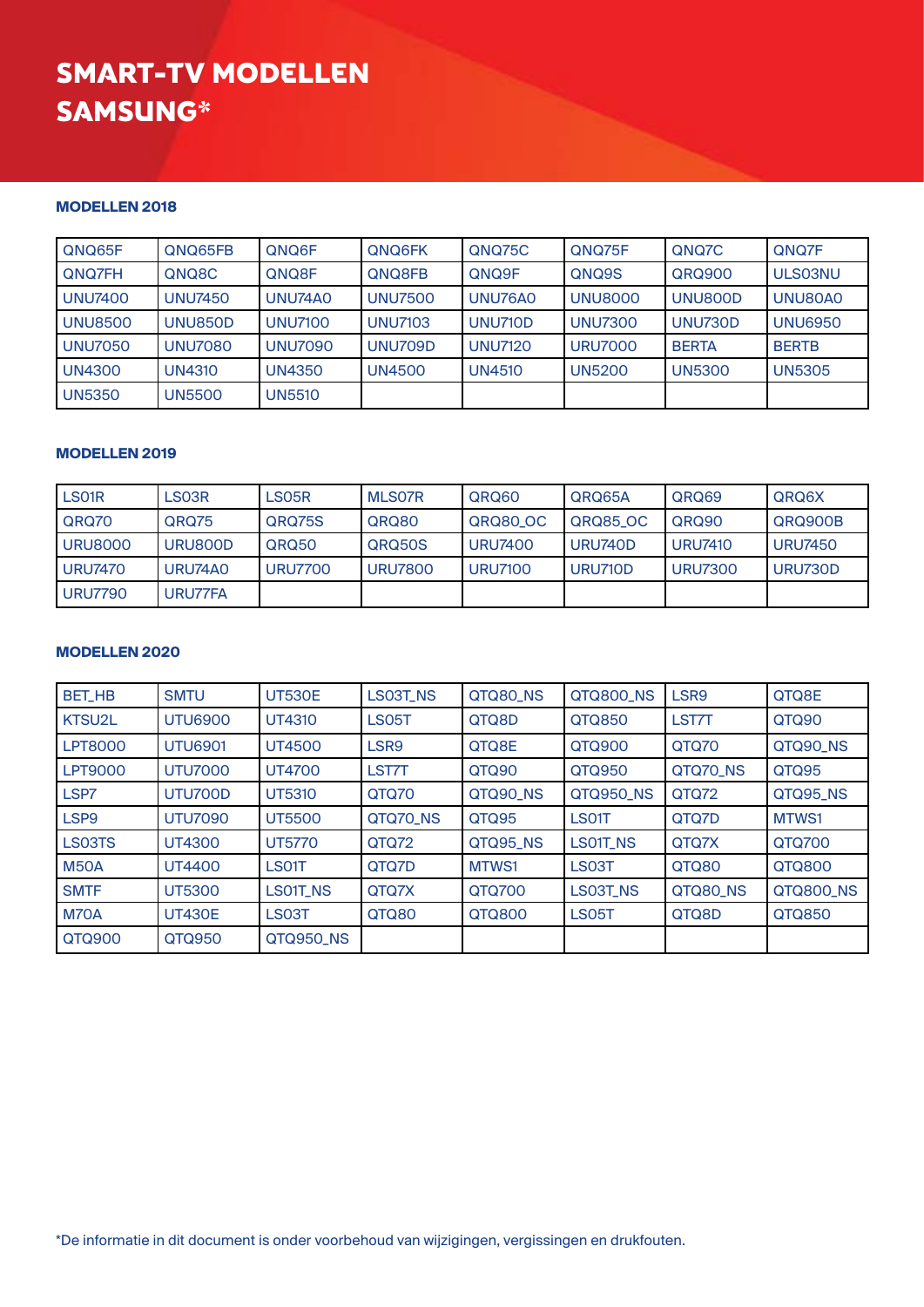## **MODELLEN 2021**

#### **NIKE-M2**

| QE85QN95AATXXN | QE50QN92AATXXN | QE85QN95AATXXN | QE50QN92AATXXN | QE75Q80AATXXN  |
|----------------|----------------|----------------|----------------|----------------|
| QE75QN95AATXXN | QE85QN90AATXXN | QE75QN95AATXXN | QE85QN90AATXXN | QE65Q80AATXXN  |
| QE65QN95AATXXN | QE75QN90AATXXN | QE65QN95AATXXN | QE75QN90AATXXN | QE55Q80AATXXN  |
| QE55QN95AATXXN | QE65QN90AATXXN | QE55QN95AATXXN | QE65QN90AATXXN | QE50Q80AATXXN  |
| QE75QN93AATXXN | QE55QN90AATXXN | QE75QN93AATXXN | QE55QN90AATXXN | QE75Q77AATXXN  |
| QE65QN93AATXXN | QE50QN90AATXXN | QE65QN93AATXXN | QE50QN90AATXXN | QE65Q77AATXXN  |
| QE55QN93AATXXN | QE85QN85AATXXN | QE55QN93AATXXN | QE85QN85AATXXN | QE55Q77AATXXN  |
| QE50QN93AATXXN | QE65QN85AATXXN | QE50QN93AATXXN | QE65QN85AATXXN | QE75Q75AATXXN  |
| QE75QN92AATXXN | QE75QN85AATXXN | QE75QN92AATXXN | QE75QN85AATXXN | QE65Q75AATXXN  |
| QE65QN92AATXXN | QE55QN85AATXXN | QE65QN92AATXXN | QE55QN85AATXXN | QE55Q75AATXXN  |
| QE55QN92AATXXN | QE85Q80AATXXN  | QE55QN92AATXXN | QE85Q80AATXXN  | QE75Q74AATXXN  |
| QE65Q74AATXXN  | QE55Q74AATXXN  | QE55Q74AATXXN  | QE85Q70AATXXN  | QE75Q70AATXXN  |
| QE65Q70AATXXN  | QE55Q70AATXXN  | QE75LS03AAUXXN | QE65LS03AAUXXN | QE55LS03AAUXXN |
| QE50LS03AAUXXN | QE43LS03AAUXXN |                |                |                |

#### **NIKE-M**

| LQE65Q700TALXXN       | I QE55Q700TALXXN | QE65Q95TCLXXN         | I QE55Q95TCLXXN        | I QE55LS01TASXXN      |
|-----------------------|------------------|-----------------------|------------------------|-----------------------|
| <b>QE50LS01TAUXXN</b> | I QE43LS01TASXXN | QE55LS01TBUXXN        | I QE50LS01TBSXXN       | <b>QE43LS01TBSXXN</b> |
| <b>QE43LS05TCUXXN</b> | LQE75LST7TCUXXN  | <b>QE65LST7TCUXXN</b> | <b>LQE55LST7TCUXXN</b> |                       |

# **KANT-SU2**

| QE32Q50AAUXXN  | UE85AU8000KXXN | UE75AU8000KXXN | UE70AU8000KXXN | UE65AU8000KXXN |
|----------------|----------------|----------------|----------------|----------------|
| UE60AU8000KXXN | UE55AU8000KXXN | UE50AU8000KXXN | UE43AU8000KXXN | UE85AU7170UXXN |
| UE75AU7170UXXN | UE65AU7170UXXN | UE58AU7170UXXN | UE55AU7170UXXN | UE50AU7170UXXN |
| UE43AU7170UXXN | UE85AU7100KXXN | UE75AU7100KXXN | UE70AU7100KXXN | UE65AU7100KXXN |
| UE58AU7100KXXN | UE55AU7100KXXN | UE50AU7100KXXN | UE43AU7100KXXN | UE75TU7090SXXN |
| UE70TU7090SXXN | UE65TU7090SXXN | UE55TU7090SXXN | UE50TU7090SXXN | UE43TU7090SXXN |
| UE75TU7020WXXN | UE70TU7020WXXN | UE65TU7020WXXN | UE55TU7020WXXN | UE50TU7020WXXN |
| UE43TU7020WXXN | UE32T5300CWXXN | UE32T4300AWXXN |                |                |

# **OSCARP**

| I QE85QN900ATXXN | <b>QE75QN900ATXXN</b> | QE65QN900ATXXN | QE85QN800ATXXN | LQE75QN800ATXXN |
|------------------|-----------------------|----------------|----------------|-----------------|
| LQE65QN800ATXXN  |                       |                |                |                 |

\*De informatie in dit document is onder voorbehoud van wijzigingen, vergissingen en drukfouten.